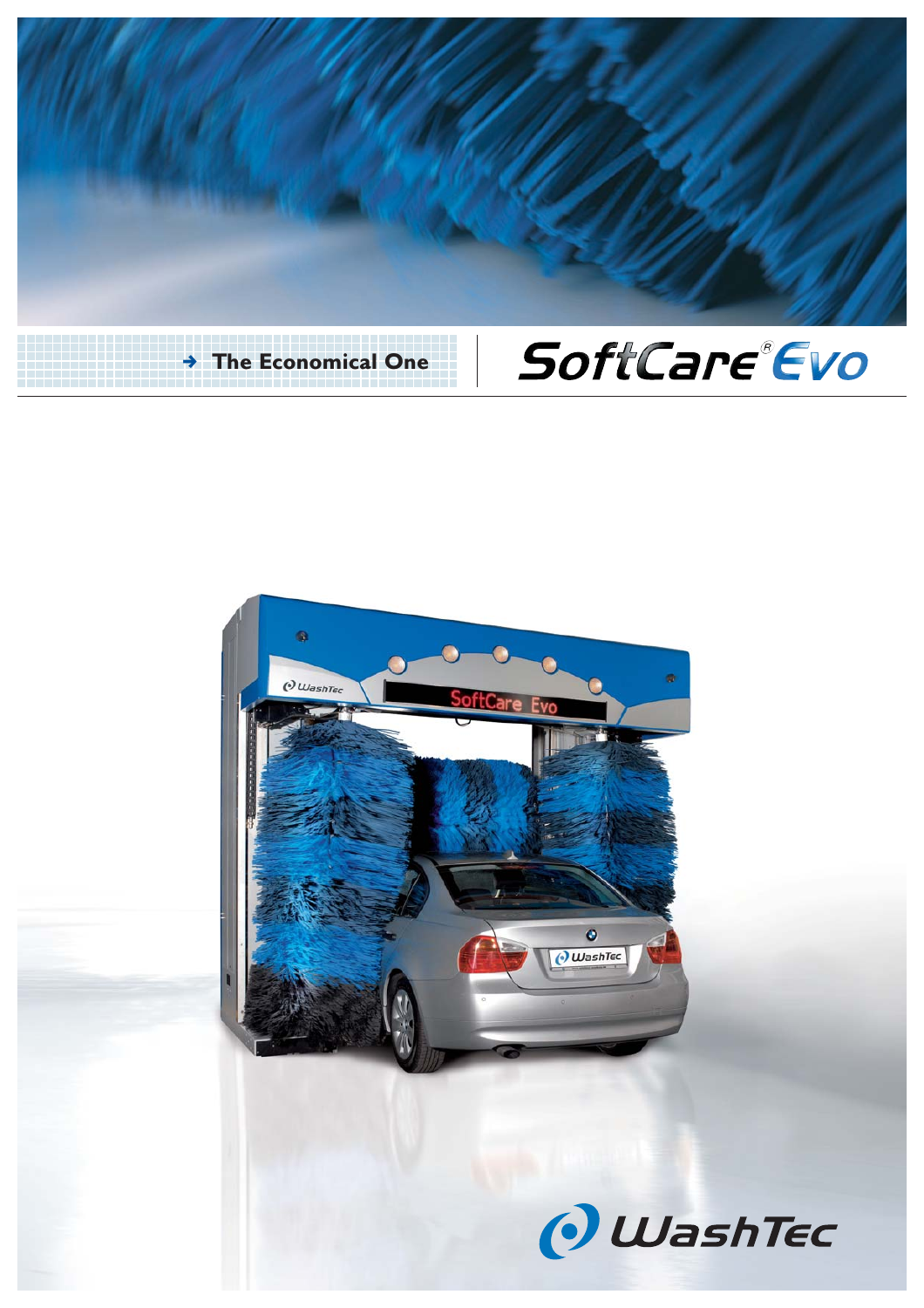## The economical one for a profitable washing business





## SoftCare®Evo

**SoftCare® Evo gives you full performance and high functionality at a reasonable price**

, **Economical system for 400 washes or more per month**

, **Top class manufacture and finishing**

- , **The latest, low-maintenance technology**
- , **Top washing and drying results**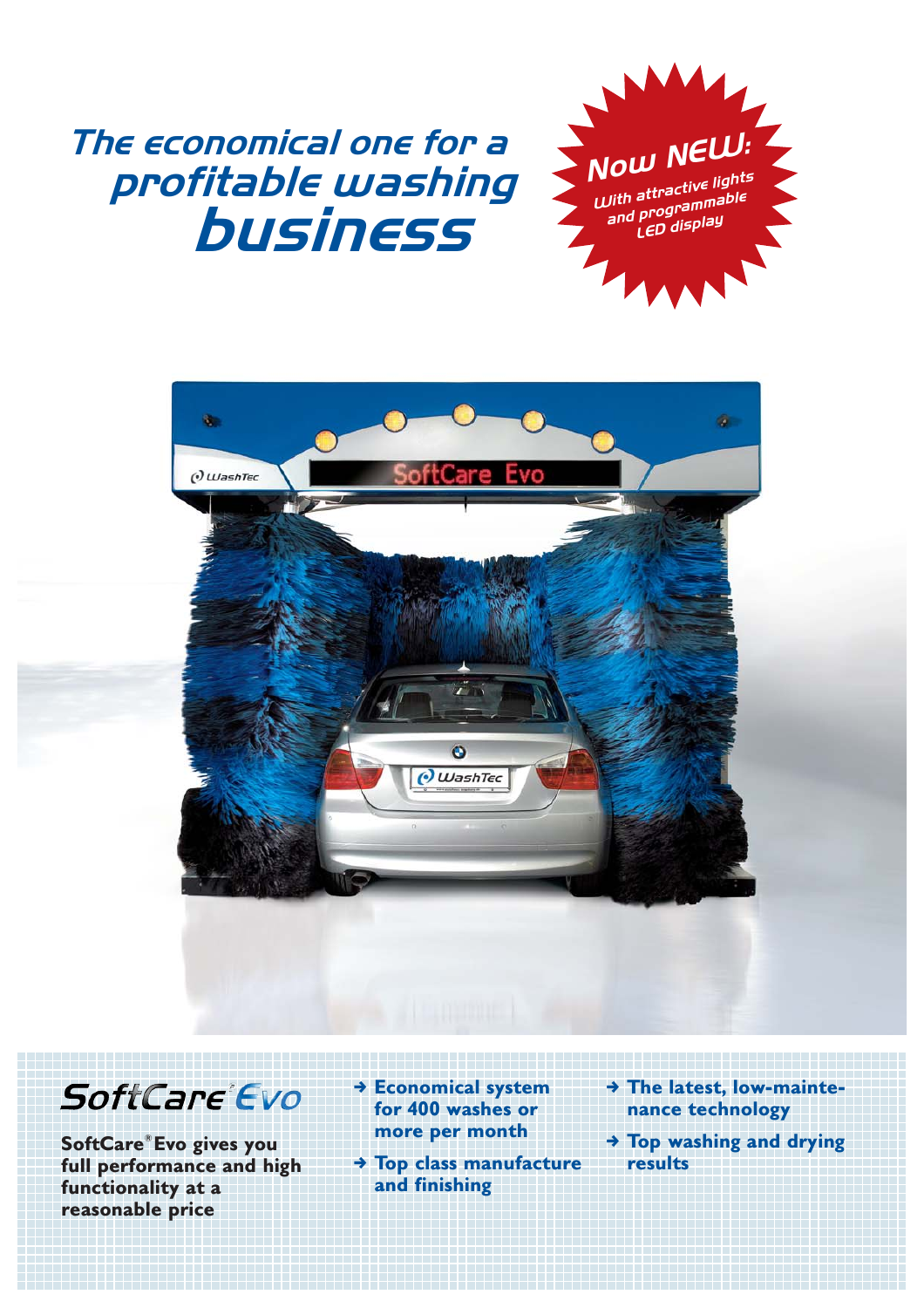### **Get more from a technological and innovational edge.**



n Attractive upper frame design with bright lights and a programmable LED display



**1** Tilting roof nozzle for better drying results



n All-round high-pressure function for perfect prewashing

#### **Top washing and drying result for a satisfied regular clientele.**



↑ With SofTecs<sup>®</sup> you can win new customers, e.g. hand washers.



**1** Microprocessors keep the washing elements at the ideal distance from the vehicle at all times.



n Optimum drying result through a drying system that follows the vehicle contours on the basis of the stored data.

### **Maintenance-free technology for lots of business at low cost.**



↑ Stable and durable: maintenance-free flat belts save lubrication work.



 $\uparrow$  The side-brush carriage is driven by a frictional wheel and is maintenance-free.



<sup>1</sup> No downtimes for lubrication of bearings, chains or cables.

### **Top quality for reliability and long life.**



n High-quality frame: completely galvanised steel construction for a long machine life.



↑ Wheel washer in stainless steel: non-corroding and robust.



n Motor housing of aluminium: unsusceptible to water, chemicals and other influences.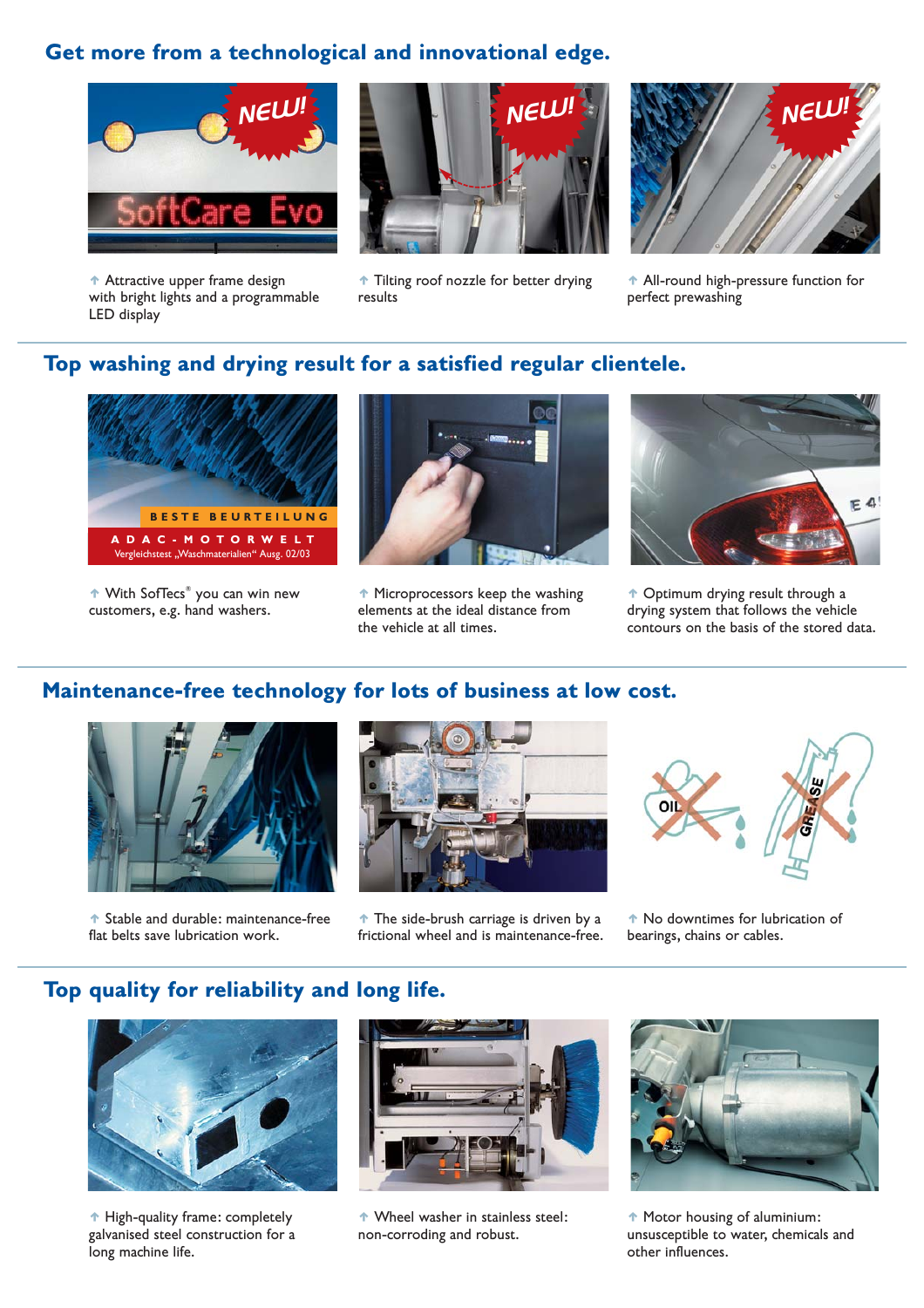Technical advantages from which your business can only profit.

**Constant** 

**contact pressure – extremely safe.**



**1** Precise measurement and **control regulates** the **correct, safe distance to the vehicle**.The washers work with **constant contact** at all times. Optimum, contourtracing drying is performed on the basis of the contour data stored during washing.

The optional, **contour-tracking high pressure unit** ensures **effective prewashing close to the vehicle**. Large particles of dirt are rinsed away with gentle power.

**All-round high-pressure – perfect prewashing.**



n The travel and lift drives are **frequency controlled for a soft and smooth start** and **variable speed control**. There is less stress on the components, the machine runs smoothly and customers experience the gantry car wash as safer.

**Ideal speed – more customer confidence.**

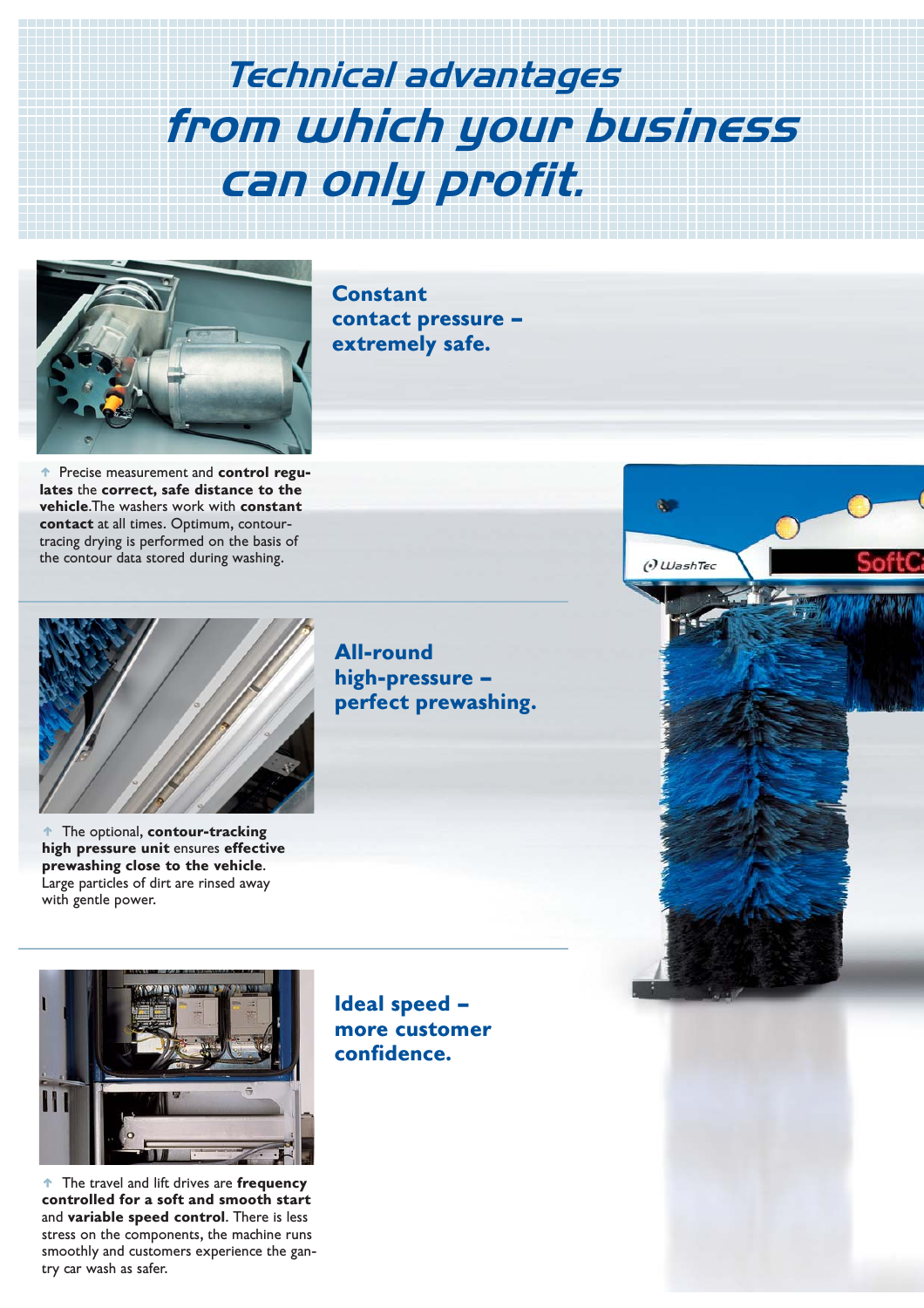### SoftCare Evo

**Adjustable side washers – complete wash, clean all over.**



n During washing, the **side washers** are **inclined** automatically at an angle matching the shape of the vehicle. This **ensures an excellent washing result on all shapes of vehicle**.

### **Tilting roof nozzle – clean drying.**



n The optional **roof nozzle in the tilting design** improves the **drying result on the vehicle's front and rear**.

**Permanent self monitoring – reliable control.**



**1** The machine **monitors the main components permanently**. Thanks to self-diagnostics, faults can be avoided before they happen, **thereby minimising downtimes**.

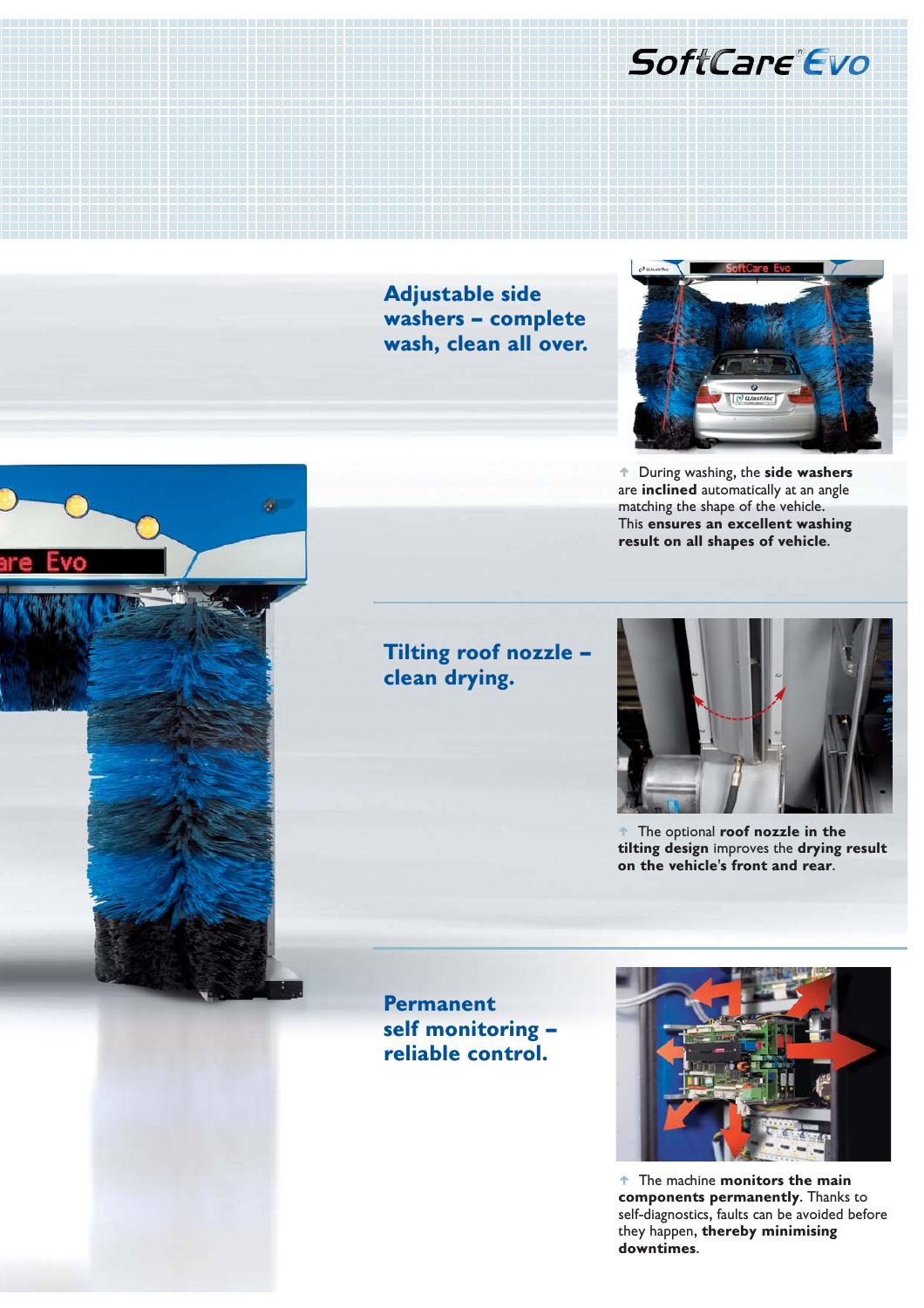# Your options for increasing business.

**Gentle prewash – for the best washing result.**



**OUR TIP: Integrate the prewash in all your washing programs and increase your average wash price.**

- Prewashing is needed, particularly when extremely dirty vehicles are being cleaned or SofTecs<sup>®</sup> is being used.
- $\rightarrow$  Gentle loosening of dirt using foam makes rinsing easier.
- $\rightarrow$  Rinsing with high pressure is advisable after loosening coarse dirt particles using lather. Choose between the extended solution of the all-round roof wash, or the cheaper side/front/rear system.

**Waxing programs – look after the vehicles and the revenue will take care of itself.**



- , Vehicle care and preservation programs are extremely popular with customers and are therefore a key to more revenue and profit.
- , Three different systems are available: cold wax, hot wax and foam wax.
- , Osmosis rinsing helps to provide speck-free drying.

**Wheel cleaning – your customers will appreciate it.**

**Underbody wash – increase business by adding options.**





- $\rightarrow$  Wheel washing brushes with a large diameter give even large wheels a thorough cleaning.
- , Wheel spraying systems with special cleaner loosen stubborn dirt during prewashing.
- , Wheel washers with an integrated high-pressure system even clean wheels with irregular shapes and the lower sill area extremely thoroughly.
- , Customers appreciate thorough removal of salt residue from the chassis, particularly during the winter and in the spring. Underbody washing systems efficiently remove aggressive substances using high pressure.
- , A model that is sunk into the floor and a floormounted version are available. The latter is also easy to retrofit in existing bays. Both systems are available with segment control or swivelling tubes.
- Segment control allows short vehicles to be washed accurately and is therefore economical.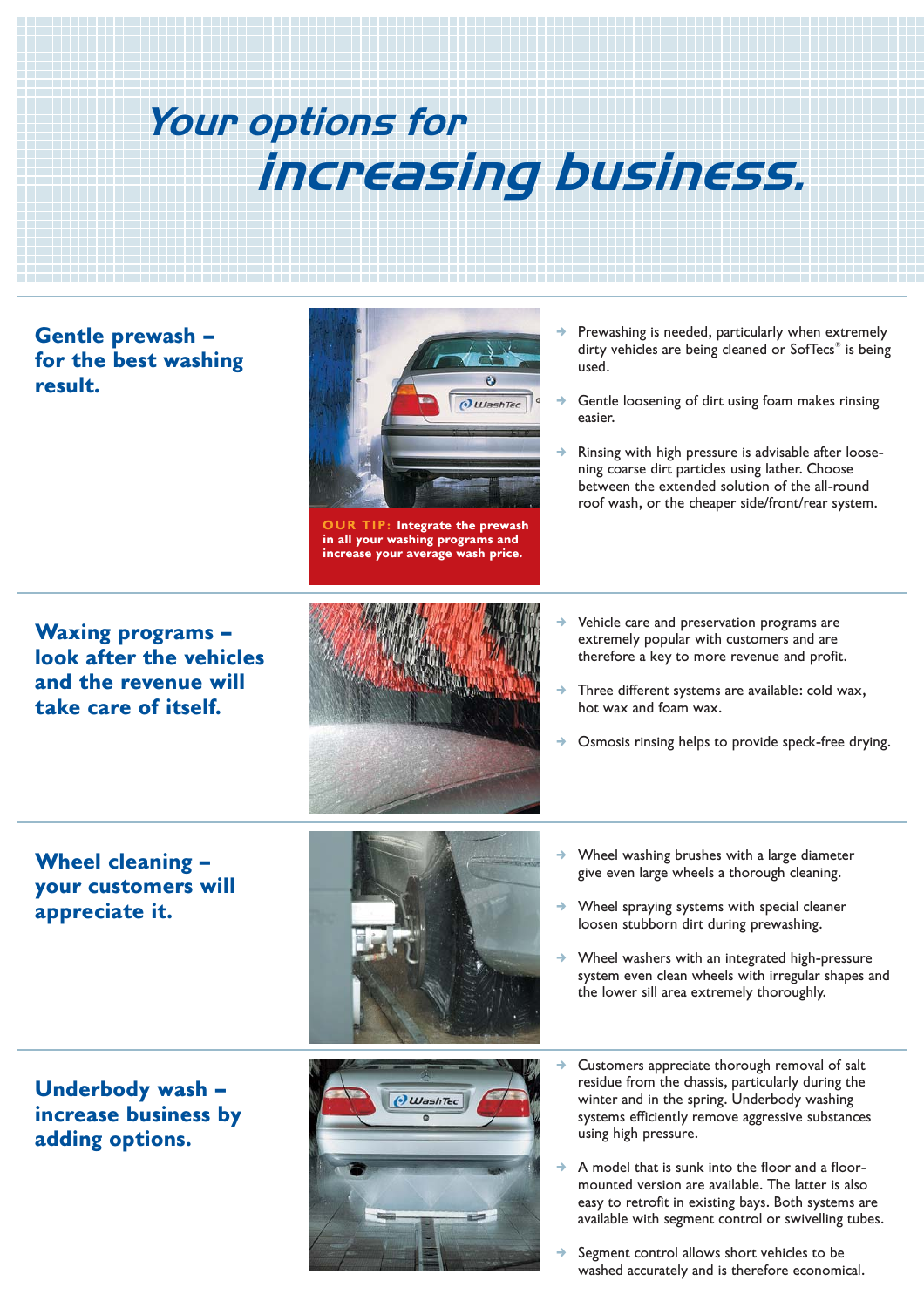

### **Modern dimensions – maximum business.**



- $\rightarrow$  The optimum dimensions of 3.05 m, 3.20 m, 3.40 m and 3.60 m are suitable for many different bays.
- $\rightarrow$  More business potential can therefore be exploited by utilising the existing bay height.
- $\rightarrow$  Ideal washing heights of 2.25 m, 2.40 m, 2.60 m, 2.80 m – always suitable for the latest vehicle dimensions.